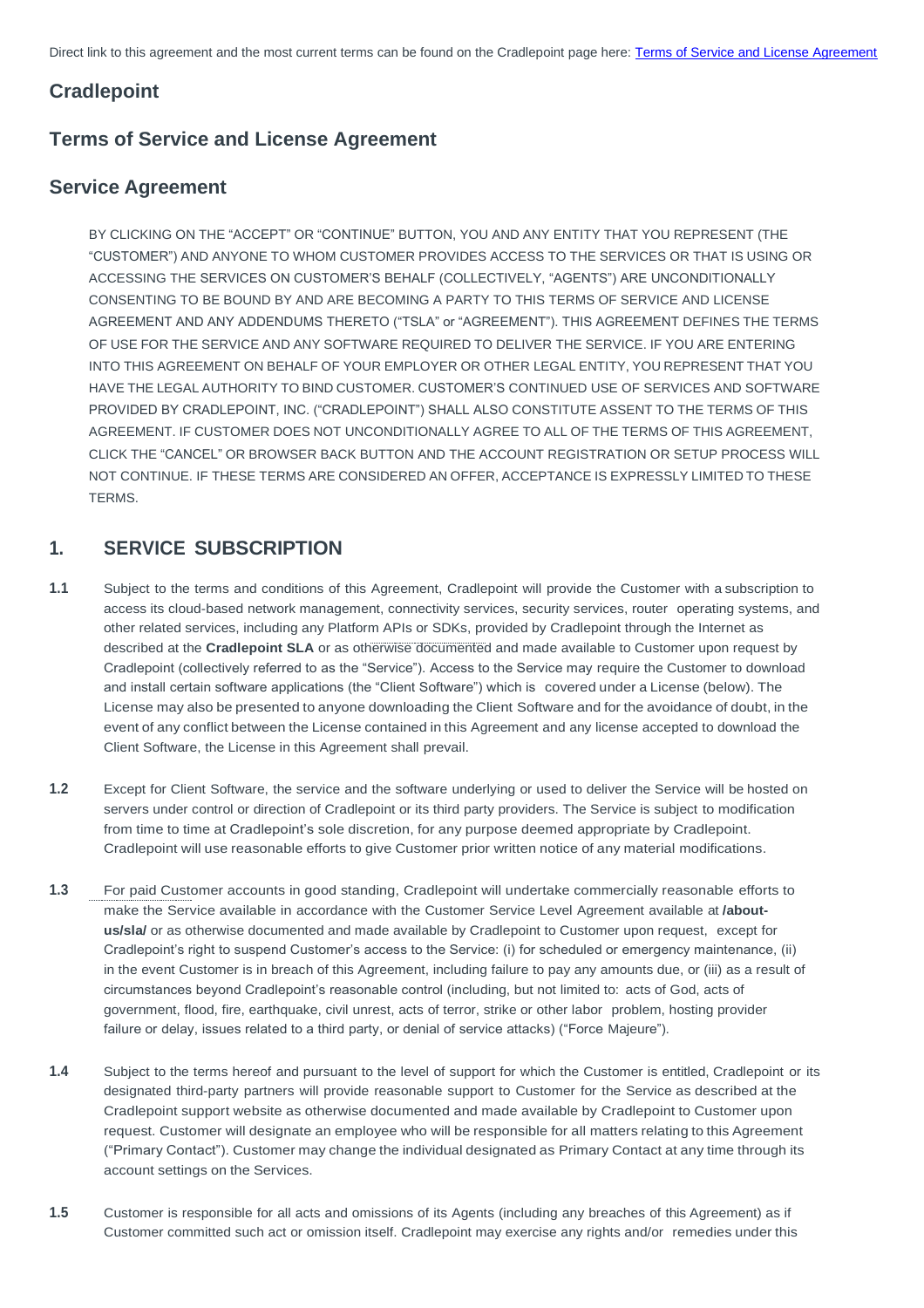Agreement, at law or in equity, against Customer based upon such acts or omissions of such Agents.

# **2. RESTRICTIONS AND RESPONSIBILITIES**

**2.1** Customer will not, and will not permit any third party to: reverse engineer, decompile, disassemble or otherwise attempt to discover the source code, object code or underlying structure, ideas or algorithms of any portion of the Service, documentation or data related to the Service (provided that reverse engineering is prohibited only to the extent such prohibition is not contrary to applicable law); modify, translate, or create derivative works based on the Service; use the Services for timesharing or service bureau purposes or for any purpose other than its own internal use unless Customer is a Managed Service Provider ("MSP") and has reviewed and agreed to be bound by the additional terms and conditions set forth in the Managed Service Provider Addendum ("MSP Addendum") available at **[/mspaddendum](https://cradlepoint.com/about-us/terms-of-service/msp-addendum/)** which is hereby incorporated herein by reference (if you do not unconditionally agree to all terms of the MSP Terms, click the "CANCEL" or browser back button and the account registration or setup process will not continue); use the Services in connection with any high risk or strict liability activity; use the Service other than in accordance with this Agreement and in compliance with all applicable laws and regulations, including but not limited to any privacy laws, marketing and data security laws and government guidelines, and laws and regulations concerning intellectual property, consumer and child protection, obscenity or defamation; run or use any processes that run or are activated while Customer is not logged on to the Services or that "crawl," "scrape," or "spider" the Service; or use the Service in any manner that (i) is harmful, fraudulent, deceptive, threatening, abusive, harassing, tortious, defamatory, vulgar, obscene, libelous, or otherwise objectionable (including without limitation, accessing any computer, computer system, network, software, or data without authorization, breaching the security of another user or system, and/or attempting to circumvent any user authentication or security process), (ii) impersonates any person or entity, including without limitation any employee or representative of Cradlepoint, or (iii) contains a virus, Trojan horse, worm, time bomb, unsolicited bulk, commercial, or "spam" message, or other harmful computer code, file, or program (including without limitation, password guessing programs, decoders, password gatherers, keystroke loggers, cracking tools, packet sniffers, and/or encryption circumvention programs). Notwithstanding anything to the contrary, Cradlepoint reserves the right to suspend or limit Customer's access to the Service if Cradlepoint determines, in its sole discretion, that Customer's use of the Service does or is likely to: (a) damage the Service or interfere with Cradlepoint's ability to reliably provide the Service to other users; or (b) place an unreasonable or unexpected load on the Service (c) there is a threat or attack on the cloud servers hosting the Services (including a denial of service attack) or other event that may create a risk to the Services, to Customer or to any other user of the Services; (d) Customer's use of the Services disrupts or poses a security risk to the Services or any other user of the Services, may harm Cradlepoint's systems or any other user of the Services, or may subject Cradlepoint or any third party to liability; (e) Customer is misusing the Services or using the Services for fraudulent or illegal activities; (f) subject to applicable law, Customer has ceased to continue Customer's business in the ordinary course, made an assignment for the benefit of creditors or similar disposition of Customer's assets, or become the subject of any bankruptcy, reorganization, liquidation, dissolution or similar proceeding; (g) Customer is using the Services in breach of the Agreement; (h) Customer is in default of Customer's payment obligations hereunder; or (g) there is an unusual spike or increase in Customer's use of the Services (collectively, "Service Suspensions"). Customer understands that many of the reasons for suspension listed above are imposed on us by third party licensors, are subject to change without notice, and may result in Customer's access to the Services being suspended as a result of the actions of other users. Cradlepoint will make commercially reasonable efforts, circumstances permitting, to provide written notice of any Service Suspension to Customer (including notices posted on the website or sent to Customer's registered e-mail address) and to provide updates regarding resumption of Customer's access to the Services following any Service Suspension. Cradlepoint will have no liability for any damage, liabilities, losses (including any loss of data or profits) or any other consequences that Customer may incur as a result of any Service Suspension or limitations related to carrier coverage or support. For the purposes of this Agreement, "MSP" shall mean an entity that provides access to the Service in conjunction with the provision of Integrated Services as defined in the MSP Addendum or uses the Service to manage the devices of third parties.

available such personnel and information as may be reasonably required, and taking such other actions as Cradlepoint may reasonably request. Customer will also cooperate with Cradlepoint in establishing a password or other procedures for verifying that only designated employees of Customer has access to any administrative functions of the Services.

**2.3** As a condition of Customer's use of the Services and with respect to third-party claims, Customer agrees to indemnify, defend, and hold harmless Cradlepoint, its affiliates, subsidiaries, and its and their respective officers, directors, employees, agents, contractors, suppliers, successors, and assigns from and against any judgments, claims, actions, losses, damages, liabilities, costs, or expenses (including, but not limited to, reasonable attorneys' fees and legal expenses) of any kind arising from Customer's and/or its Agents use of the Services or related products, or from or attributable to any breach by Customer and/or its Agents of Customer's obligations established herein or any privacy, employee, or consumer protection right that is implicated herein and by the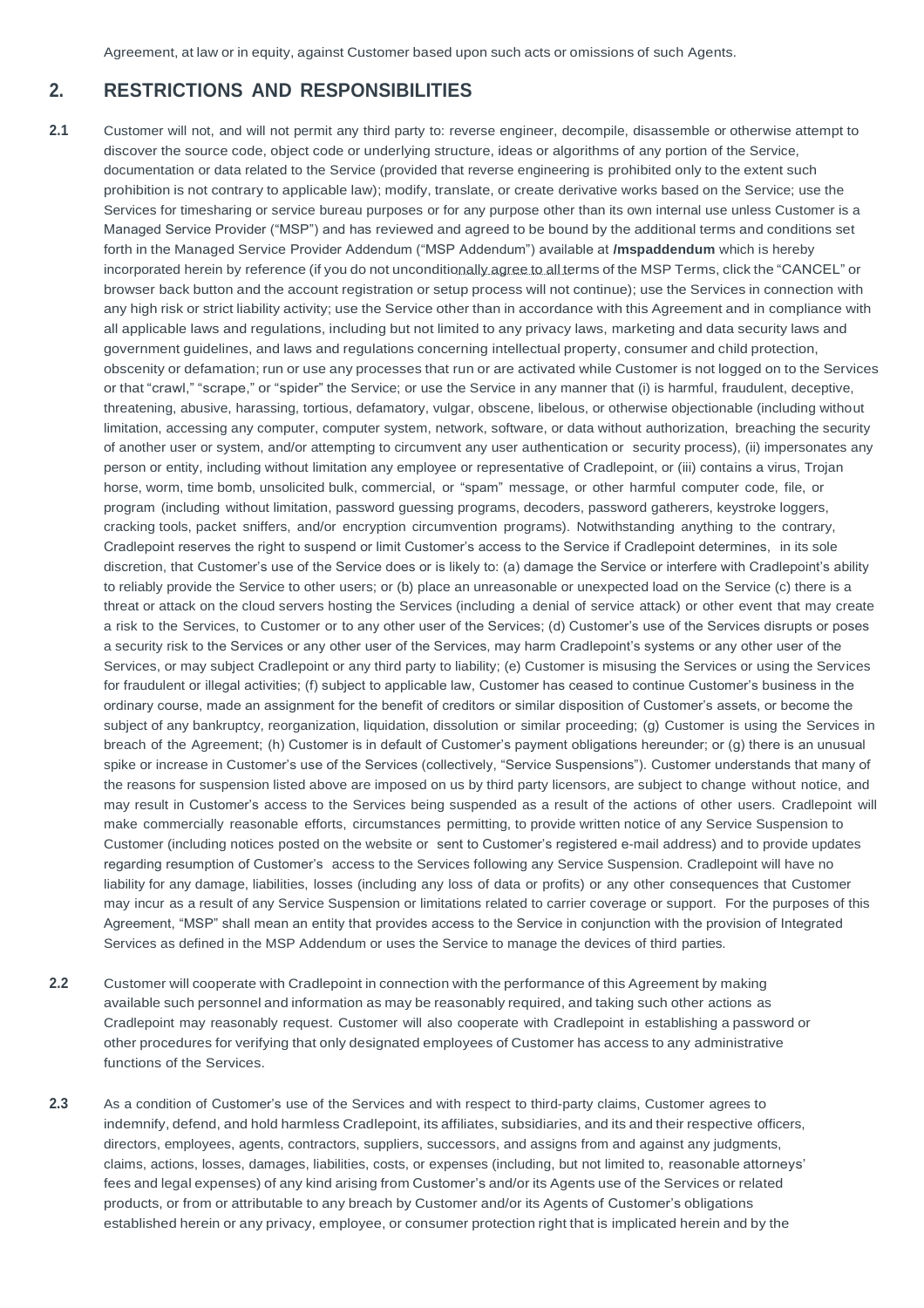Services, or Customer's and/or its Agents infringement, or the infringement or use by any other user of Customer's account, of any intellectual property or other right of any person or entity. All indemnification duties shall continue in effect even after, and notwithstanding, any subsequent revocation of consent or the expiration or termination of the Agreement or Customer's and/or its Agents use of the Services.

- **2.4** Customer will be responsible for maintaining the security of Customer's account, passwords, including but not limited to administrative and user passwords and files, and for all uses of Customer account with or without Cradlepoint's knowledge or consent.
- **2.5** THE SERVICES ARE NOT DESIGNED, MANUFACTURED, OR INTENDED FOR USE WITH DATA, CONTENT OR INFORMATION USED FOR OR REQUIRING FAIL-SAFE PERFORMANCE, SUCH AS IN THE OPERATION OF NUCLEAR FACILITIES, AIRCRAFT NAVIGATION OR COMMUNICATION SYSTEMS, AIR TRAFFIC CONTROL, DIRECT LIFE SUPPORT MACHINES, OR WEAPON SYSTEMS, IN WHICH THE FAILURE OF THE SERVICES, INTERNET OR THIRD PARTY CLOUD SERVICE PROVIDER INFRASTRUCTURE COULD LEAD DIRECTLY TO DEATH, PERSONAL INJURY, OR SEVERE PHYSICAL OR ENVIRONMENTAL DAMAGE ("HIGH RISK APPLICATIONS"). Cradlepoint and its third party Licensors specifically disclaim any express or implied warranty of fitness for High Risk Applications.

# **3. CONFIDENTIALITY**

- **3.1** Each party (the "Receiving Party") understands that the other party (the "Disclosing Party") has disclosed or may disclose information relating to the Disclosing Party's technology or business (hereinafter referred to as "Proprietary Information" of the Disclosing Party). Without limiting the foregoing, the Client Software and any software provided by Cradlepoint is Cradlepoint Proprietary Information. Customer will obtain agreement from its Agents that it will treat Cradlepoint Proprietary Information in accordance with the terms of this Agreement prior to allowing any such Agent to have access to the Services.
- **3.2** The Receiving Party agrees: (i) not to divulge to any third person any such Proprietary Information, (i) to give access to such Proprietary Information solely to those employees and Agents with a need to have access thereto for purposes of this Agreement, and (iii) to take the same security precautions to protect against disclosure or unauthorized use of such Proprietary Information that the party takes with its own proprietary information, but in no event will a party apply less than reasonable precautions to protect such Proprietary Information. The Disclosing Party agrees that the foregoing will not apply with respect to any information that the Receiving Party can document (a) is or becomes generally available to the public without any action by, or involvement of, the Receiving Party, or (b) was in its possession or known by it prior to receipt from the Disclosing Party, or (c) was rightfully disclosed to it without restriction by a third party, or (d) was independently developed without use of any Proprietary Information of the Disclosing Party. Nothing in this Agreement will prevent the Receiving Party from disclosing Proprietary Information pursuant to any judicial or governmental order, provided that the Receiving Party gives the Disclosing Party reasonable prior notice of such disclosure to contest such order.
- **3.3** Customer acknowledges that Cradlepoint does not wish to receive any Proprietary Information from Customer that is not necessary for Cradlepoint to perform its obligations under this Agreement (including, without limitation, any information protected under applicable privacy laws and regulations), and, unless the parties specifically agree otherwise, Cradlepoint may reasonably presume that any unrelated information received from Customer is not confidential or Proprietary Information.
- **3.4** Both parties will have the right to disclose the existence but not the terms and conditions of this Agreement, unless such disclosure is approved in writing by both Parties prior to such disclosure, or is included in a filing required to be made by a party with a governmental authority (provided such party will use reasonable efforts to obtain confidential treatment or a protective order) or is made on a confidential basis as reasonably necessary to potential investors or acquirers and such are bound by the terms of a similar confidentiality agreement with at least as restrictive covenants to protect such information.

# **4. INTELLECTUAL PROPERTY RIGHTS**

**4.1** Except as expressly set forth herein, Cradlepoint alone (and its licensors, where applicable) will retain all intellectual property rights relating to the Service and the software and any suggestions, ideas, enhancement requests, feedback, recommendations or other information provided by Customer or any third party relating to the Service and/or the software, which are hereby assigned to Cradlepoint. Customer will not copy, distribute, reproduce or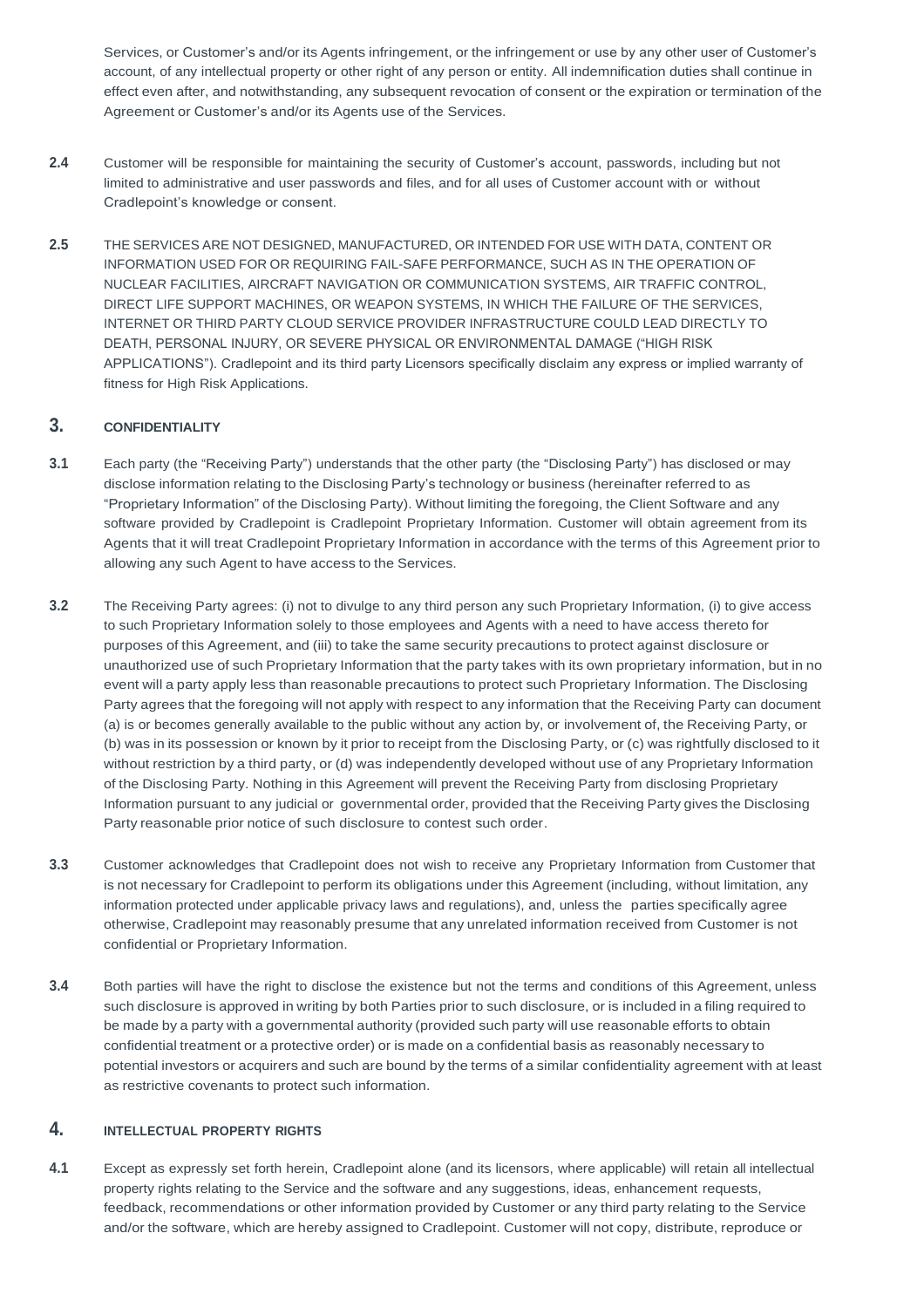use any of the foregoing except as expressly permitted under this Agreement. This Agreement is not a sale and does not convey to Customer any rights of ownership in or related to the Service or any intellectual property rights.

**4.2** Customer represents and warrants that Customer owns and will continue to own all worldwide right, title and interest in, or presently holds and will continue to hold a valid license to, all information distributed by or on behalf of Customer through the Service ("Content") and the intellectual property rights with respect to that Content. If Cradlepoint receives any notice or claim that any Content, or activities hereunder with respect to any Content, may infringe or violate rights of a third party or any applicable law or regulation (a "Claim"), Cradlepoint may (but is not required to) suspend activity hereunder with respect to that Content and Customer will indemnify Cradlepoint from all liability, damages, settlements, attorney fees and other costs and expenses in connection with any such Claim, as incurred.

# **5. USE OF DATA**

- **5.1** By using or accessing the Service, Customer hereby grants to Cradlepoint a worldwide, royalty-free, non-exclusive, irrevocable, sublicensable right and license to use, copy, display, perform, store, distribute and modify Data as necessary to perform the Service. "Data" means all electronic data and information submitted by Customer for set up and provisioning of the Service, and information created, generated, collected or harvested by Cradlepoint in the furtherance of this Agreement and the security and performance of the Service. Data does not include any Content.
- **5.2** Notwithstanding anything else in this Agreement or otherwise, Cradlepoint may monitor Customer's use of the Service and Customer Information (as defined in the MSP Addendum), and in an aggregate and anonymous manner, compile statistical and performance information related to the provision and operation of the Service ("Cradlepoint Data"), and may make such information publicly available, provided that such information does not identify Customer or Customer's Proprietary Information. Cradlepoint shall own all right, title and interest in and to the Cradlepoint Data. To the extent needed to perfect Cradlepoint's ownership in the Cradlepoint Data, Customer hereby irrevocably assigns all right, title and interest in such Cradlepoint Data to Cradlepoint.
- **5.3** The Service may make use of non-PII location data (including, but not limited to, GPS coordinates, the MAC address and received signal strength of nearby Wi-Fi access points, nearby cell tower IDs, and the IP Address) that is sent by devices using the Service. In order to allow Cradlepoint to provide the best user experience, the Service may utilize a third party provider to resolve location requests. At all times, Customer's location information will be treated in accordance with such third party's privacy policy, a copy of which is available upon request. By using location services, Customer consents to Cradlepoint and its partners' transmission, collection, maintenance, processing and use of Customer's location data and queries to provide and improve location-based products and services.
- **5.4** During the term of this Agreement, Customer will supply Cradlepoint with contact details for Customer's employees, contractors and/or representatives ("Contact Data") in order for Cradlepoint to carry out its obligations under this Agreement (for example, to accomplish the provision of Service, allow the Customer to access and use the Service, enable Customer's employees, contractors and/or representatives to access and use the Service, and, where applicable, the subscription ordering process as described this Agreement). Cradlepoint hereby agrees to process the Contact Data in accordance with applicable laws, rules and regulations and in compliance with the Cradlepoint Privacy Policy **[/privacy-policy](https://cradlepoint.com/privacy-policy)**. Customer warrants and represents that (a) it has notified the relevant data subjects that Cradlepoint will be given such information and informed them of Cradlepoint's Privacy Policy; and (b) if necessary, it has obtained all necessary consents in order to transfer the Contact Data to Cradlepoint. Customer shall notify Cradlepoint as soon as reasonably practicable of any amendments required to the Contact

Data either through the Service or by email at: privacy@.

### **6. PAYMENT OF FEES**

- **6.1** Customer will pay the applicable fees as set forth at the time of purchase by Cradlepoint or its distributors, resellers or partners ("Fees") for availability, features and functionalities of the Service subscribed to by Customer ("Subscription") without any right of set-off or deduction. To the extent applicable, Customer will pay for additional services, such as integration fees or other consulting fees. All payments will be made in accordance with the payment schedule and the method of payment set forth in the Subscription. If not otherwise specified, payments will be due beginning on the date of Service initiation. All Fees paid hereunder (including any prepaid amounts) are non-refundable, including without limitation if this Agreement is terminated in accordance with Section 7 below.
- **6.2** Unless otherwise explicitly agreed in writing at the time of purchase, unpaid Fees may be subject to a finance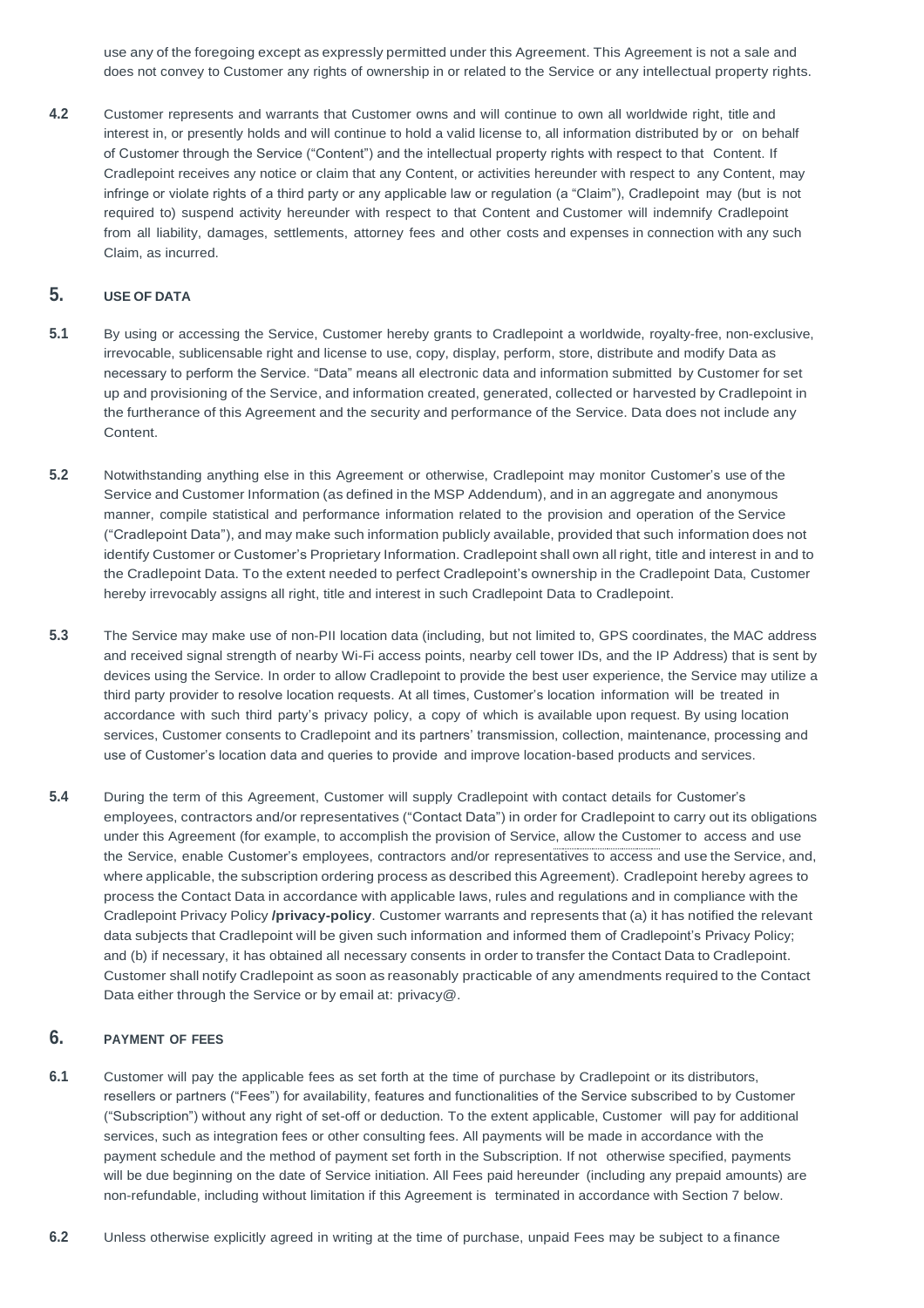charge of one percent (1.0%) per month, or the maximum permitted by law, whichever is lower, plus all expenses of collection, including reasonable attorneys' fees. Fees under this Agreement are exclusive of all taxes, including national, state or provincial and local use, sales, value-added, property and similar taxes, if any. Unless otherwise explicitly agreed in writing at the time of purchase, Customer agrees to pay such taxes (excluding US taxes based on Cradlepoint's net income) unless Customer has provided Cradlepoint with a valid exemption certificate. In the case of any withholding requirements, Customer will pay any required withholding itself and will not reduce the amount paid on account thereof.

# **7. TERMINATION**

- **7.1** This Agreement shall continue until terminated in accordance with this Section 7.
- **7.2** Customer may terminate this Agreement upon thirty (30) days written notice to Cradlepoint. Cradlepoint may terminate this Agreement immediately upon written notice to Customer in the event of any material breach of this Agreement by Customer and/or its Agents, including without limitation, any breach of Section 2.1 and/or failure to pay any Fees or other amounts when due hereunder.
- **7.3** Either party may terminate this Agreement, without notice, (i) upon the institution by or against the other party of insolvency, receivership or bankruptcy proceedings (provided such proceedings are not dismissed within thirty (30) days of such institution), (ii) upon the other party's making an assignment for the benefit of creditors, or (iii) upon the other party's dissolution or ceasing to do business.
- **7.4** Customer's access to the Service, and any licenses granted hereunder, shall terminate upon any termination of this Agreement. All sections of this Agreement, which by their nature should survive termination, will survive termination, including, without limitation, restrictions, accrued rights to payment, confidentiality obligations, intellectual property rights, warranty disclaimers, and limitations of liability. The following Sections will survive any termination of this Agreement: 2 through 6, this section 7, and 8 through 11.
- **7.5** Customer agrees that upon any termination or cancellation of this Agreement Customer will not be entitled to a refund of fees for any additional work previously performed by Cradlepoint at Customer's request or any pre-paid Fees for Subscriptions still in effect at the time of termination or cancellation, and Customer's obligation to pay any balance due shall survive any such termination or cancellation.

# **8. WARRANTY DISCLAIMER**

CRADLEPOINT DOES NOT WARRANT THAT THE OPERATION OF THE SERVICE OR ANY FUNCTION CONTAINED THEREIN WILL MEET CUSTOMER'S REQUIREMENTS, BE UNINTERRUPTED OR ERROR-FREE, THAT DEFECTS WILL BE CORRECTED, OR THAT THE SERVICE OR THE SERVERS THAT MAKE THIS SERVICE AVAILABLE ARE FREE OF VIRUSES OR OTHER HARMFUL COMPONENTS. THE SERVICE, SOFTWARE AND CRADLEPOINT PROPRIETARY INFORMATION AND ANYTHING PROVIDED IN CONNECTION WITH THIS AGREEMENT ARE PROVIDED "AS-IS," WITHOUT ANY WARRANTIES OF ANY KIND. ANY USE OF THE SERVICE IS DONE AT CUSTOMER'S SOLE RISK AND CUSTOMER WILL BE SOLELY RESPONSIBLE FOR ANY DAMAGE, LOSS OR EXPENSE INCURRED AS A RESULT OF OR ARISING OUT OF CUSTOMER'S USE OF THE SERVICE.CRADLEPOINT MAKES NO OTHER WARRANTY, EITHER EXPRESSED OR IMPLIED, WITH RESPECT TO THIS SERVICE. CRADLEPOINT SPECIFICALLY DISCLAIMS THE IMPLIED WARRANTIES OR CONDITIONS OF MERCHANTABILITY, FITNESS FOR A PARTICULAR PURPOSE, TITLE OR NON-INFRINGEMENT.

# **9. LIMITATION OF LIABILITY**

Cradlepoint will not be liable for any loss resulting from a cause over which it does not have direct control.TO THE MAXIMUM EXTENT PERMITTED BY APPLICABLE LAW AND REGARDLESS OF WHETHER ANY REMEDY HEREIN FAILS OF ITS ESSENTIAL PURPOSE, IN NO EVENT SHALL CRADLEPOINT OR ITS THIRD PARTY LICENSORS BE LIABLE TO CUSTOMER OR ANY THIRD PARTY ARISING OUT OF THE USE OF OR INABILITY TO USE THE SERVICES, UNDER ANY CONTRACT, NEGLIGENCE, STRICT LIABILITY OR OTHER THEORY, FOR ANY SPECIAL, INCIDENTAL, INDIRECT, PUNITIVE OR CONSEQUENTIAL DAMAGES WHATSOEVER, INCLUDING, BUT NOT LIMITED TO, DAMAGES FOR: LOSS OF PROFITS OR REVENUES, BUSINESS INTERRUPTION, COST OF PROCUREMENT OF SUBSTITUTE GOODS OR TECHNOLOGY, LOSS OF PRIVACY, CORRUPTION OR LOSS OF DATA, FAILURES TO TRANSMIT OR RECEIVE DATA OR ANY OTHER PECUNIARY LOSS WHATSOEVER ARISING OUT OF OR IN ANY WAY RELATED TO THE USE OF OR INABILITY TO USE THE SERVICES OR OTHERWISE IN CONNECTION WITH ANY PROVISION OF THIS AGREEMENT, EVEN IF CRADLEPOINT OR ITS THIRD PARTY LICENSORS HAVE BEEN ADVISED OF THE POSSIBILITY OF SUCH DAMAGES.THE TOTAL LIABILITY OF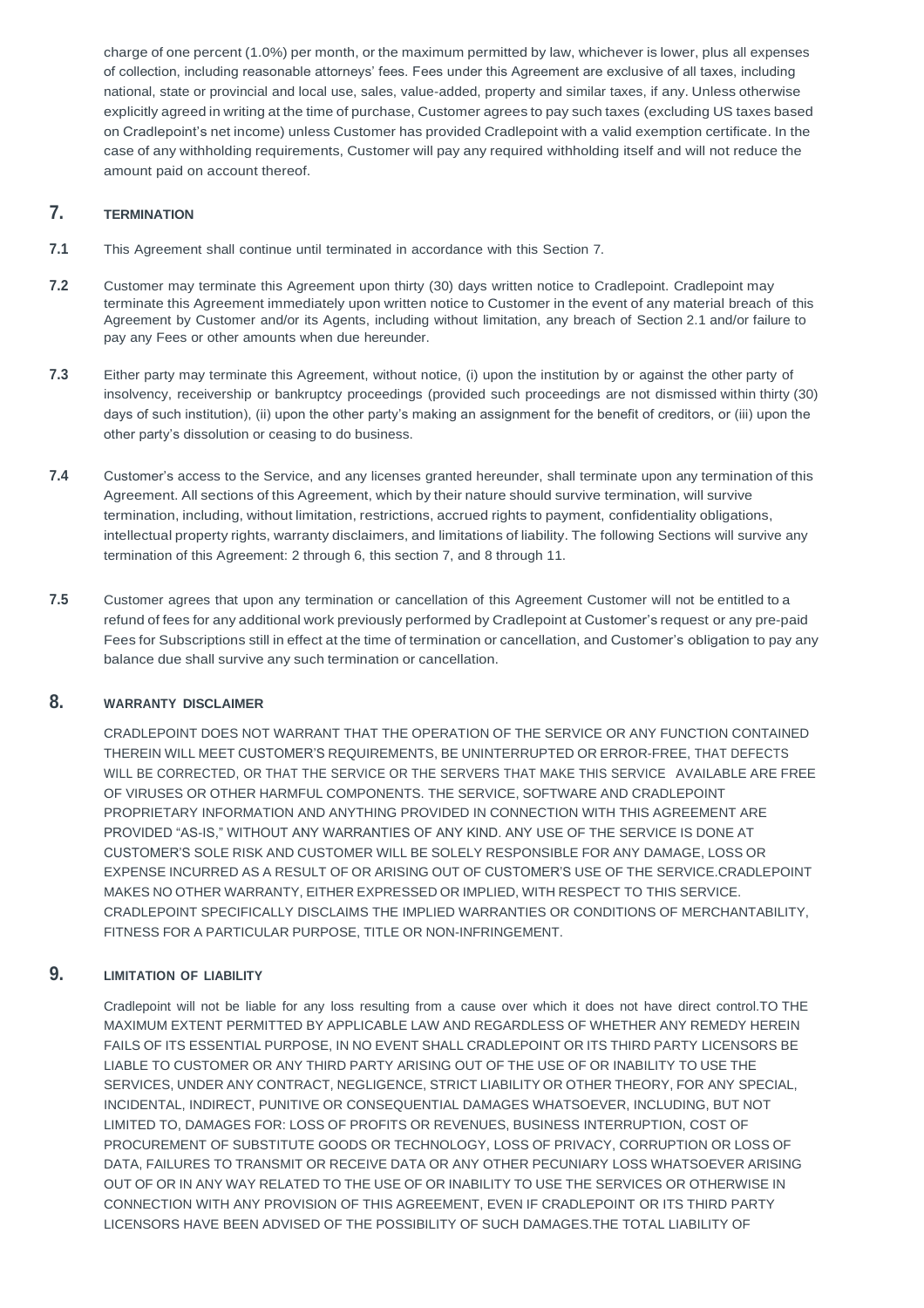CRADLEPOINT AND ITS LICENSORS, WHETHER BASED IN CONTRACT, TORT (INCLUDING NEGLIGENCE OR STRICT LIABILITY), OR OTHERWISE, WILL NOT EXCEED, IN THE AGGREGATE, THE LESSER OF (i) ONE THOUSAND DOLLARS (\$1,000), OR (ii) THE FEES PAID TO CRADLEPOINT HEREUNDER IN THE THREE MONTH PERIOD ENDING ON THE DATE THAT A CLAIM OR DEMAND IS FIRST ASSERTED. THE FOREGOING LIMITATIONS WILL APPLY NOTWITHSTANDING ANY FAILURE OF ESSENTIAL PURPOSE OF ANY LIMITED REMEDY.THE FOREGOING LIMITATIONS, EXCLUSIONS AND DISCLAIMERS SHALL APPLY TO THE MAXIMUM EXTENT PERMITTED BY APPLICABLE LAW, EVEN IF ANY REMEDY FAILS ITS ESSENTIAL PURPOSE.

# **10. U.S. GOVERNMENT MATTERS**

Notwithstanding anything else, Customer may not provide to any person or export or re-export or allow the export or re-export of the Service or any software or anything related thereto or any direct product thereof (collectively "Controlled Subject Matter"), in violation of any restrictions, laws or regulations of the United States Department of Commerce, the United States Department of Treasury Office of Foreign Assets Control, or any other United States or foreign agency or authority. Without limiting the foregoing Customer acknowledges and agrees that the Controlled Subject Matter will not be used or transferred or otherwise exported or re-exported to countries as to which the United States maintains an embargo (collectively, "Embargoed Countries"), or to or by a national or resident thereof, or any person or entity on the U.S. Department of Treasury's List of Specially Designated Nationals or the U.S. Department of Commerce's Table of Denial Orders (collectively, "Designated Nationals"). The lists of Embargoed Countries and Designated Nationals are subject to change without notice. Customer's use of the Service is deemed a representation and warranty by Customer that the user is not located in, under the control of, or a national or resident of an Embargoed Country or Designated National. The Controlled Subject Matter may use or include encryption technology that is subject to licensing requirements under the U.S. Export Administration Regulations. As defined in FAR section 2.101, any software and documentation provided by Cradlepoint are "commercial items" and according to DFAR section 252.227-7014(a)(1) and (5) are deemed to be "commercial computer software" and "commercial computer software documentation." Consistent with DFAR section 227.7202 and FAR section 12.212, any use modification, reproduction, release, performance, display, or disclosure of such commercial software or commercial software documentation by the U.S. Government will be governed solely by the terms of this Agreement and will be prohibited except to the extent expressly permitted by the terms of this Agreement.

# **11. MISCELLANEOUS**

- **11.1** If any provision of this Agreement is found to be unenforceable or invalid, that provision will be limited or eliminated to the minimum extent necessary so that this Agreement will otherwise remain in full force and effect and enforceable.
- **11.2** This Agreement is not assignable, transferable or sublicensable by Customer except with Cradlepoint's prior written consent. Cradlepoint may transfer and assign any of its rights and obligations under this Agreement with written notice to Customer.
- **11.3** Both parties agree that this Agreement is the complete and exclusive statement of the mutual understanding of the parties and supersedes and cancels all previous written and oral agreements, communications and other understandings relating to the subject matter of this Agreement, and that all waivers and modifications must be in a writing signed or otherwise agreed to by Cradlepoint, except as otherwise provided herein.
- **11.4** Neither party shall be liable to the other or responsible for delay or non-performance of any of the terms of the Agreement due to Force Majeure.

### **11.5** No agency, partnership, joint venture, or employment is created as a result of this Agreement and Customer does not have any authority of any kind to bind Cradlepoint in any respect whatsoever.

- **11.6** In any action or proceeding to enforce rights under this Agreement, the prevailing party will be entitled to recover costs and attorneys' fees.
- **11.7** All notices under this Agreement will be in writing and will be deemed to have been duly given when received, if personally delivered; when receipt is electronically confirmed, if transmitted by facsimile or e-mail; and upon receipt, if sent by certified or registered mail (return receipt requested), postage prepaid.
- **11.8** This Agreement shall be governed by the laws of the State of Idaho and the parties irrevocably submit to the exclusive jurisdiction of the courts of the State of Idaho for any dispute arising out of this Agreement.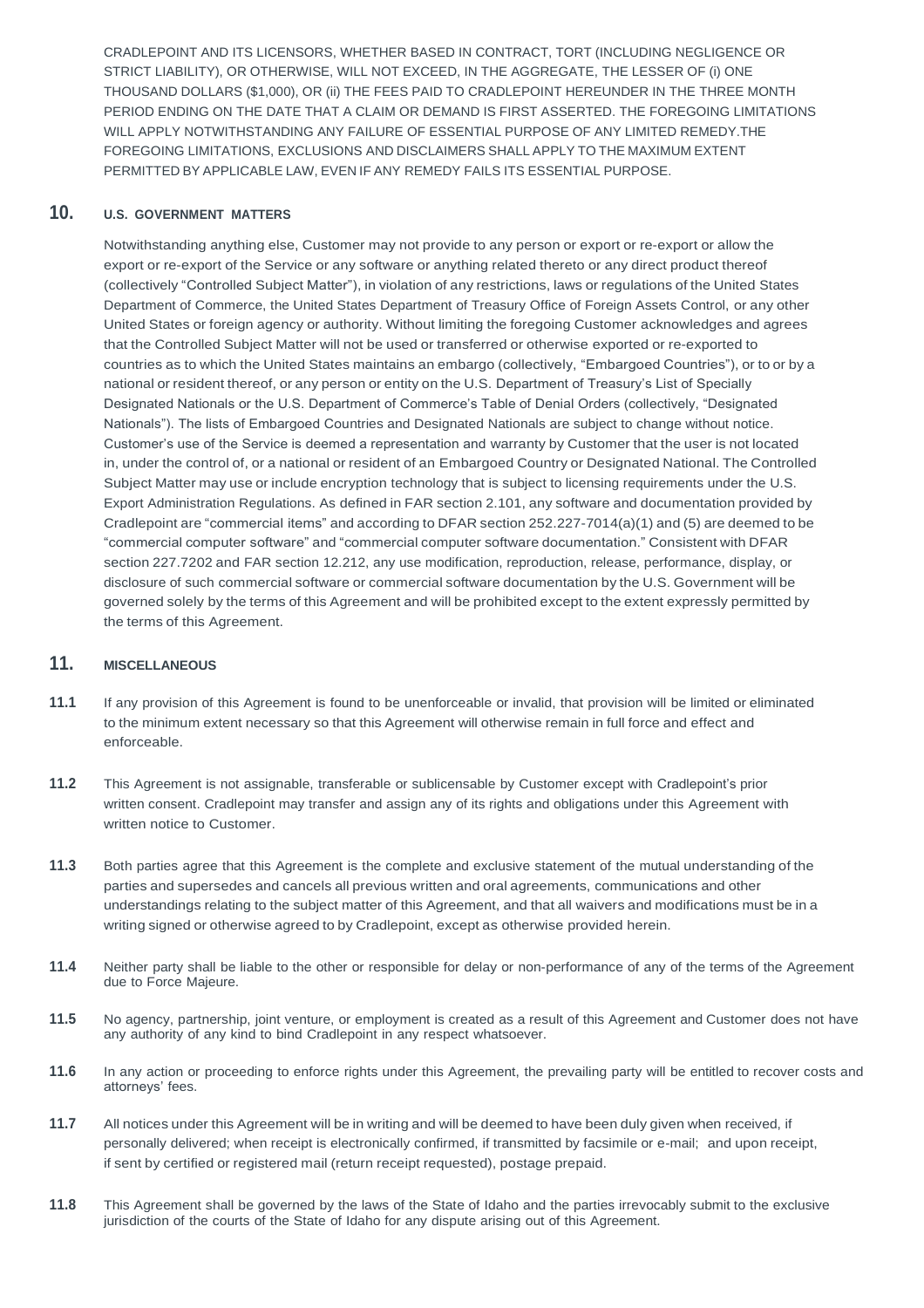- **11.9** Amendments. We reserve the right, in our sole discretion, to change, modify, add or remove provisions of this Agreement at any time. Customer is responsible for regularly reviewing this Agreement for changes. By using the Service after we post any changes to this Agreement or otherwise notify Customer of such changes, Customer agrees to accept those changes, whether or not Customer has reviewed them. If Customer does not agree to this Agreement, Customer should not use the Service and Customer should cancel Customer's Subscription.
- **11.10** No Implied Waivers. If either party fails to require performance of any duty hereunder by the other party, such failure shall not affect its right to require performance of that or any other duty thereafter. The waiver by either party of a breach of any provision of this Agreement shall not be a waiver of the provision itself or a waiver of any breach thereafter, or a waiver of any other provision herein.

### **Cradlepoint Secure Location Services**

### **TermsandConditions**

If Customer is using Cradlepoint Secure Location Services ("Location Services"), the following terms and conditions apply to Customer's use of the Location Services and these terms and conditions form part of the Agreement. For the avoidance of doubt, the Location Services are included in the definition of "Services" under this Agreement and the below terms and conditions are in addition to the Terms and Conditions of the Agreement, not in substitution thereof.

### **1. DEFINITIONS**

Following are definitions for certain capitalized terms used in connection with the Location Services terms and conditions. Other capitalized terms used herein shall have the same definitions as set forth above in the Agreement or as otherwise defined herein. "Subscriber" means a person or entity that subscribes to or uses the Location Services. "Subscriber Data" means a Subscriber's identity, phone number, email address, wireless carrier account information, billing or credit information, the type of wireless device, Location Information, and any other personally identifying information captured by Cradlepoint or its third party licensors and used within the Services in connection with Subscribers' use of the Location Services. Subscriber Data does not include data provided directly to Cradlepoint by Customer for use in conjunction with opening, administering or closing Customer's account. "Location Information" means the approximate geographic location of a Registered Device in response to a Location Query, including the latitude/longitude, address, zip code, or position relative to a defined boundary or geo-fence. "Location Query or Location Queries" means electronic requests for Location Information made by Customer or the Location Services application. "Registered Devices" Customer's Cradlepoint devices managed by the Service and provisioned for use of the Location Services by the payment of the applicable Fee(s)."Wireless Service Provider" or "WSP" means a wireless telecommunications service provider with whom Cradlepoint or its third party licensors have contracted and which have agreed to provide Location Information to Cradlepoint for use in connection with the Location Services.

# **2. LICENSE TO CUSTOMER**

**2.1** Cradlepoint agrees to grant Customer a non-exclusive, non-transferable, limited right to access the Location Services, solely for Customer's own business purposes, provided that Customer comply fully with all of the provisions of the Agreement. Cradlepoint grants Customer the right to use the Location Services solely in conjunction with the use of Customer's Registered Devices. All rights not expressly granted to Customer in the Agreement are reserved by Cradlepoint.

# **3. PRIVACY AND LICENSE FROM CUSTOMER**

- **3.1** By accessing and using the Location Services, Customer expressly agrees to and hereby grants Cradlepoint the right to collect, use, store and disclose Location Information relative to Customer's Registered Devices and to enable GPS functionality on Customer's Registered Devices. Customer further acknowledges and agrees that Location Information of Customer's Registered Devices may be collected and utilized by Cradlepoint and its third party licensors in support and provision of the Location Services. Customer may use the Location Services to make Location Queries for the best available Location Information of the Registered Devices and Customer acknowledges that no notifications are provided to Customer or the Registered Devices when such Location Queries are made.
- **3.2** By accessing and using the Location Services, Customer expressly agrees to and hereby grants Cradlepoint a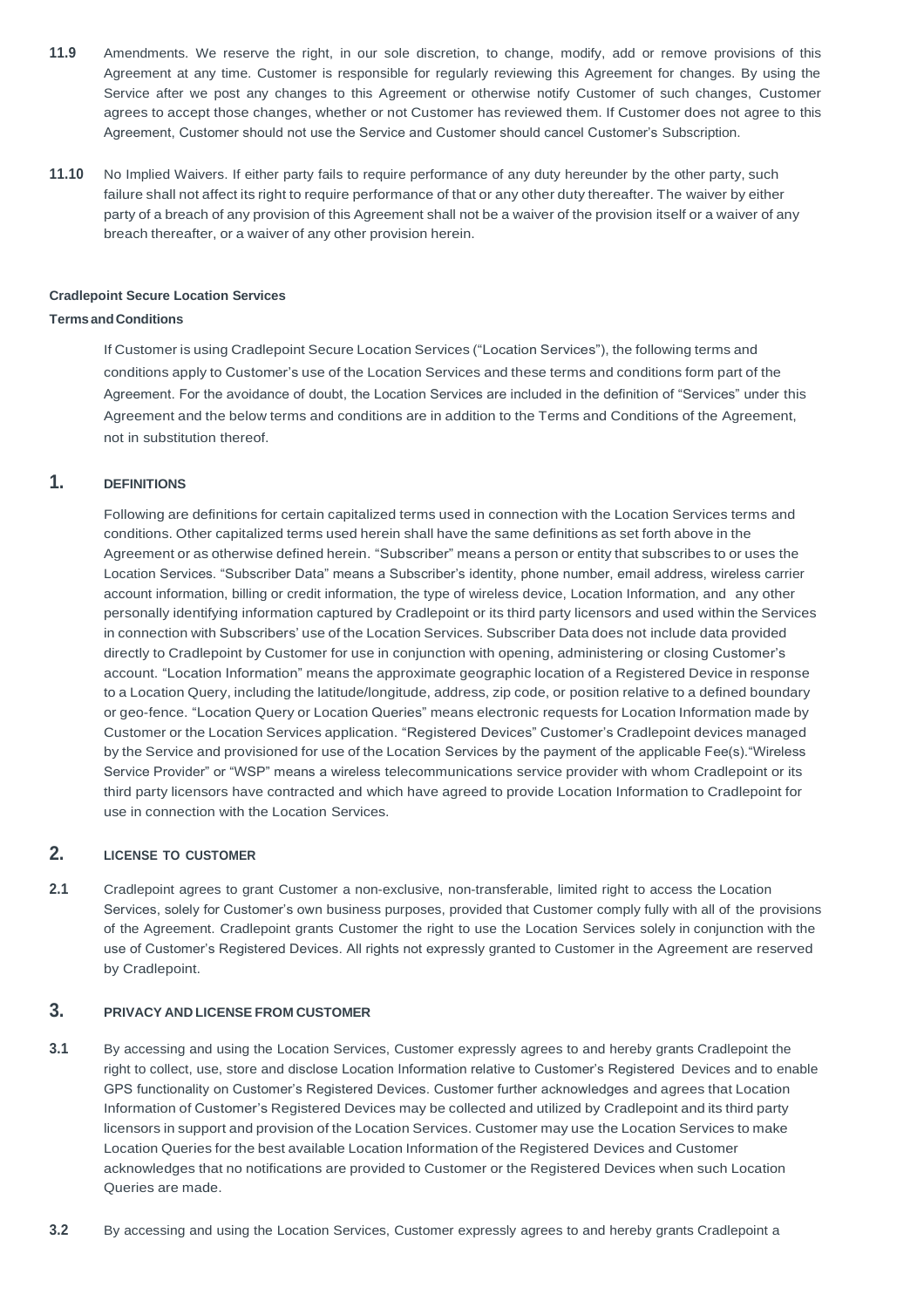limited, irrevocable, royalty-free, sublicensable, non-exclusive license to copy, reproduce, store, adapt, modify, translate, and distribute Subscriber Data solely to enable Cradlepoint to provide and improve the Location Services. Customer acknowledges and agrees that Cradlepoint may store Location Information for up to twelve (12) months.

## **4. SAFE AND LAWFUL USE**

- **4.1** Customer agrees to use Location Services and the Location Information provided thereby only for lawful purposes, and Customer agrees to comply with all applicable laws and rules and any additional terms that Cradlepoint may incorporate into this Agreement with or without notice to Customer. Customer agrees that Customer will not misuse the Location Services and Customer will be responsible for any costs incurred by Cradlepoint or any other party (including attorney's fees) as a result of Customer's misuse or fraudulent use of the Location Services. Misuse or fraudulent use includes, but is not limited to:
	- Using the Location Services in such a manner so as to interfere unreasonably with the use of the Location Services by one or more other users or to interfere unreasonably with Cradlepoint's ability to provide the Location Services;
	- Subscription fraud or unauthorized access to devices not provisioned for Location Services;
	- Using the Location Services for any purpose not directly related to Customer's business solution;
	- Using the Location Services to defame, harass, stalk, threaten or otherwise violate the legal rights of others;
	- Using the Location Services to disseminate or convey inappropriate, defamatory, obscene, salacious, or unlawful information, images or materials;
	- Attempting or assisting another to access, alter, or interfere with the communications and/or obtain information about another user or device not owned by or licensed to Customer;
	- Tampering with the security components of the Location Services or making an unauthorized connection to the network;
	- Utilizing the Location Services or a Cradlepoint device to track an individual or private automobile without their consent;
	- Accessing or obtaining location information of a device other than one of Customer's Registered Devices.

# **5. SERVICE AVAILABILITY**

**5.1** Support for Location Services may vary based on the carrier or network provider. Contact Cradlepoint for a complete list of supported carriers. Customer acknowledges and agrees that the Location Services coverage may be limited to the native network of the carrier. The Location Services may not provide Location Information for Registered Devices that are roaming or otherwise not on the designated carrier network. It may not be possible to utilize the Location Services to locate GSM or CDMA Registered Devices that are not in the United States or Canada.

# **6. LIMITATION OF SERVICE AND USAGE**

**6.1** Customer acknowledges and agrees that the Location Services provides an approximate location of the requested Registered Device and does not provide guaranteed results. In order for the Location Services to work, the Registered Device for which Customer make a Location Query must be turned on, charged and located within

Customer's coverage area, among other factors. Accuracy of the Location Information obtained via the Location Services is subject to network capabilities, environmental conditions such as structures, buildings, weather, geography, landscape, and topography, available data, atmospheric conditions and other factors associated with use of wireless networks, satellites and satellite data. By entering into this Agreement, Customer acknowledges the results Customer may obtain from the Location Services, including but not limited to maps, geo-fencing and requested locations or messaging, may not be accurate, timely or reliable. Cradlepoint reserves the right to set limits on the use of the Location Services at our discretion. The Location Services may be subject to other limitations, such as, for purposes of example, monthly limits on the number of Location Queries Customer may make. Cradlepoint will make commercially reasonable efforts to provide Customer with advance notice of any changes to Customer's usage limitations thirty (30) days prior to the end of the then-current term.

# **7. PRIVACY COMPLIANCE**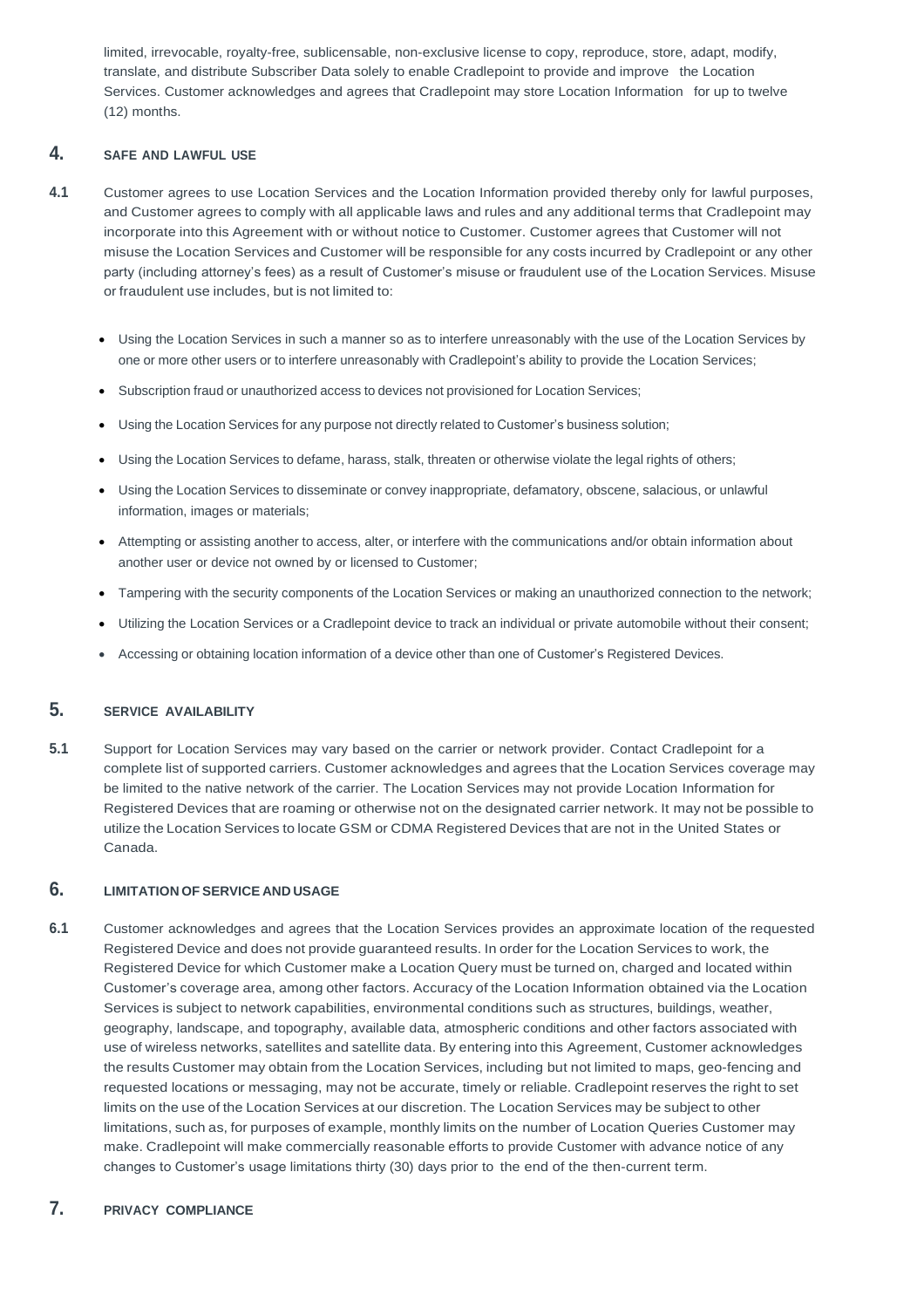**7.1** Customer agrees at all times to comply with all applicable privacy, consumer protection, marketing and data security laws and government guidelines, including (without limitation) all laws that apply to collecting, accessing, using, disclosing and securing Subscriber Data; the Cradlepoint Privacy Policy at **[/privacy-policy](https://cradlepoint.com/privacy-policy)** and; the Privacy Policies and content standards of the Wireless Service Providers from which Customer request subscriber Location Information; applicable privacy, marketing, or advertising guidelines issued by the Mobile Marketing Association (MMA); and the CTIA Best Practices and Guidelines for Location-Based Services. The current locations for WSP, CTIA, and MMA guidelines are listed below but are subject to change without notice:

**AT&T: <https://www.att.com/privacy> Sprint: <https://www.sprint.com/privacy> T-Mobile:<https://www.t-mobile.com/privacy> Verizon Wireless:<https://www.verizon.com/privacy> Bell Mobility:<https://bell.ca/privacy> Rogers: <https://www.rogers.com/privacy> TELUS: <https://www.telus.com/privacy> CTIA: [https://www.ctia.org/business\\_resources/wic/index.cfm/AID/11300](https://www.ctia.org/business_resources/wic/index.cfm/AID/11300) MMA: <https://www.mmaglobal.com/education/bestpractice> Locaid: <https://www.loc-aid.com/privacy-policy> Google: <https://policies.google.com/privacy> Skyhook Wireless: <https://www.skyhookwireless.com/privacy>**

**7.2** Customer agrees to be bound by the Google Terms of Service and Google Maps/Google Earth Additional Terms of Service **[https://www.google.com/help/terms\\_maps.html](https://www.google.com/help/terms_maps.html)** (including the Google Privacy Policy at **[https://policies.google.com/privacy\)](https://policies.google.com/privacy)**.

# **8. TERMINATION AND CANCELLATION**

- **8.1** Either Customer or Cradlepoint may terminate or cancel Customer's Subscription to the Location Services at any time upon written notice. Customer understands and agrees that the cancellation or termination of Customer's Subscription is Customer's sole right and remedy with respect to any dispute with us including, but not limited to, any dispute related to, or arising out of: (i) any terms or our enforcement of the Agreement; (ii) any Cradlepoint policy or practice and/or our enforcement thereof; (iii) the content available through the Location Services or any change in content provided through the Location Services; (iv) Customer's ability to access and/or use the Location Services; and (v) the amount or types of fees, applicable taxes, or billing methods, or any change to such fees, applicable taxes, or billing methods.
- **8.2** Cradlepoint reserves the right to immediately terminate Customer's Subscription and block Customer's access to the Location Services if Customer fails to comply with any term or condition in this Agreement, including but not limited to failure to pay fees when due.
- **8.3** Upon any termination or cancellation of this Agreement, Customer acknowledges and agrees that: (i) Customer will not be entitled to a refund of any amount paid for the Subscription and Customer's obligation to pay any balance due, shall survive any such termination or cancellation; (ii) Cradlepoint will not disable and Customer will be solely responsible for disabling the GPS functionality on Customer's Registered Devices; and (iii) Customer's access to Subscriber Data will immediately terminate.

### **9. CUSTOMER'S WARRANTIES**

**9.1** Customer represents and warrants to Cradlepoint that: (i) Customer has the authority to agree to the terms and conditions specified in this Agreement on behalf of Customer and all users who have access to the Location Services, (ii) Customer's use of the Location Services will be solely for Customer's commercial and lawful use and for no other purpose, (iii) Customer or Customer's licensors own all right, title, and interest in and to the Subscriber Data, and (ii) Customer has all rights in the Subscriber Data necessary to grant the rights contemplated by this Agreement and Customer's license to the Location Services.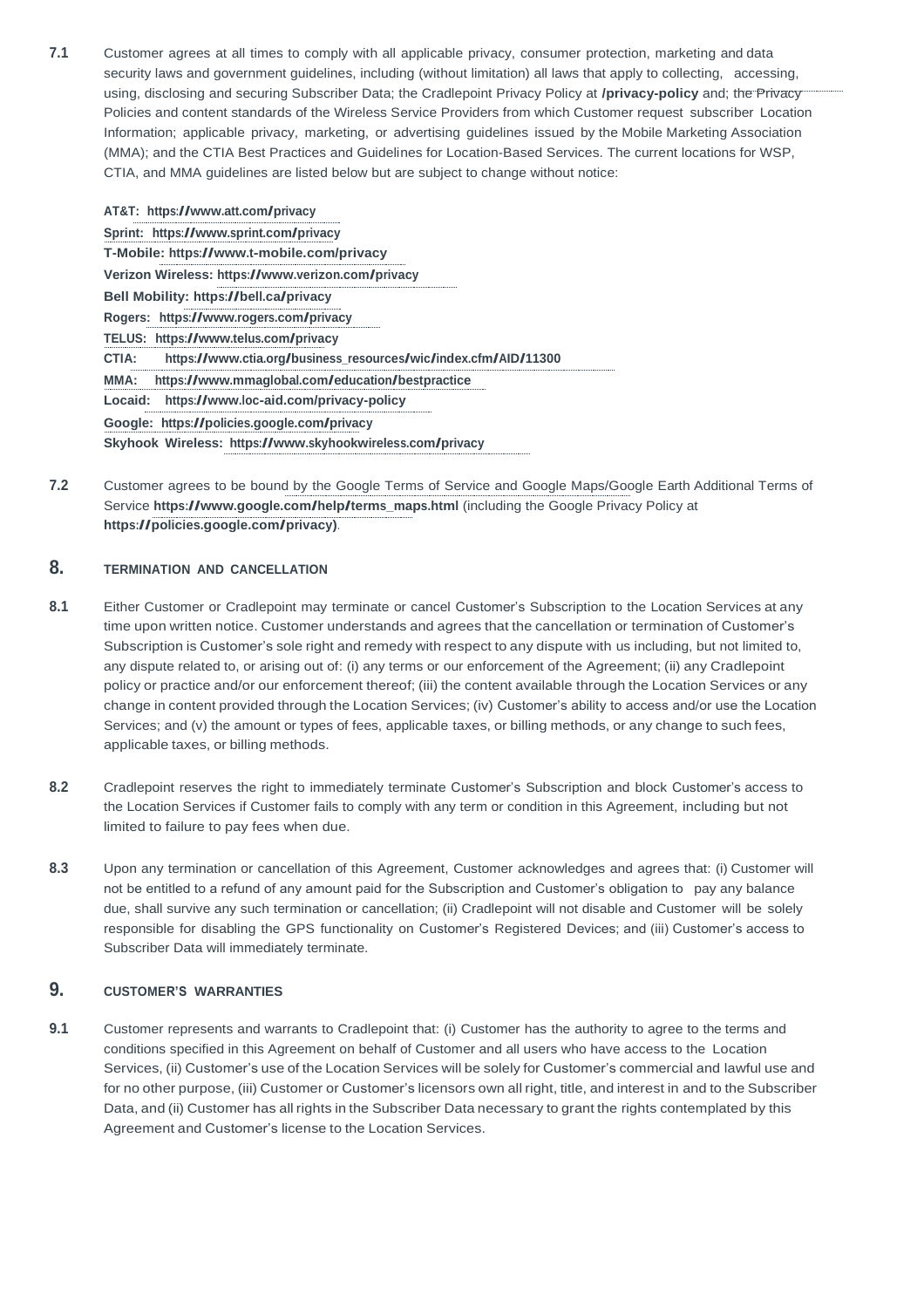To access the Services, Customer will need to download and install Client Software. Client Software and any accompanying documentation is licensed and not sold and is protected by copyright laws and treaties, as well as laws and treaties related to other forms of intellectual property. Cradlepoint owns intellectual property rights in the Client Software. Customer's license to download, use and/or copy the Client Software is subject to these rights and to all the terms of conditions of this license ("License"). The terms and conditions of this License are in addition to and not in substitution of the terms and conditions of the Agreement. Reference to Section numbers below are to Section number in this License only unless otherwise specified.

# **1. LICENSE GRANT**

**1.1** Access to the Service, or portion thereof, requires that Customer download and install directly, or download, distribute and install programmatically, certain Client Software applications. Subject to Customer's compliance with all of the terms and conditions of the Agreement and this License, Cradlepoint hereby grants Customer a limited, personal, non-sublicensable, non-transferable, non-exclusive license to internally use the Client Software only in accordance with any accompanying documentation, and only as required to access the Services in accordance with this License.

# **2. RESTRICTIONS AND RESPONSIBILITIES**

- **2.1** Customer will not, and will not permit any third party to: reverse engineer, decompile, disassemble or otherwise attempt to discover the source code, object code or underlying structure, ideas or algorithms of the Client Software, documentation or data related to the Client Software (provided that reverse engineering is prohibited only to the extent such prohibition is not contrary to applicable law); modify, translate, or create derivative works based on the Client Software, except as expressly permitted herein; sublicense, sell, resell, transfer, assign or distribute or otherwise commercially exploit or make available in any way to any third party any portion of the Client Software; use the Client Software other than in accordance with this License and in compliance with all applicable laws and regulations.
- **2.2** Customer will cooperate with Cradlepoint in connection with the performance of this License by making available such personnel and information as may be reasonably required, and taking such other actions as Cradlepoint may reasonably request. Customer will also cooperate with Cradlepoint in establishing a password or other procedures for verifying that only designated users have access to any administrative functions of the Service.
- **2.3** Customer hereby agrees to indemnify and hold harmless Cradlepoint against any damages, losses, liabilities, settlements and expenses (including without limitation costs and attorneys' fees) in connection with any claim or action that arises from an alleged violation of the foregoing, any breach of this License, or from Customer's and/or Agents use of the Client Software.
- **2.4** Customer will be responsible for maintaining the security of Customer's account, passwords (including but not limited to administrative and user passwords) and files, and for all uses of Customer's account with or without Customer's knowledge or consent.

# **3. INTELLECTUAL PROPERTY RIGHTS**

- **3.1** Except as expressly set forth herein, Cradlepoint alone (and its licensors, where applicable) will retain all intellectual property rights relating to the Client Software or any suggestions, ideas, enhancement requests, feedback, recommendations or other information provided by Customer or any third party relating to the Client Software, which are hereby assigned to Cradlepoint. Customer will not copy, distribute, reproduce or use any of the foregoing except as expressly permitted under this License. This License is not a sale and does not convey to Customer any rights of ownership in or related to the Client Software, or any intellectual property rights.
- **3.2** Except as expressly set forth herein, Cradlepoint alone (and its licensors, where applicable) will retain all intellectual property rights relating to the Client Software or any suggestions, ideas, enhancement requests, feedback, recommendations or other information provided by Customer or any third party relating to the Client Software, which are hereby assigned to Cradlepoint. Customer will not copy, distribute, reproduce or use any of the foregoing except as expressly permitted under this License. This License is not a sale and does not convey to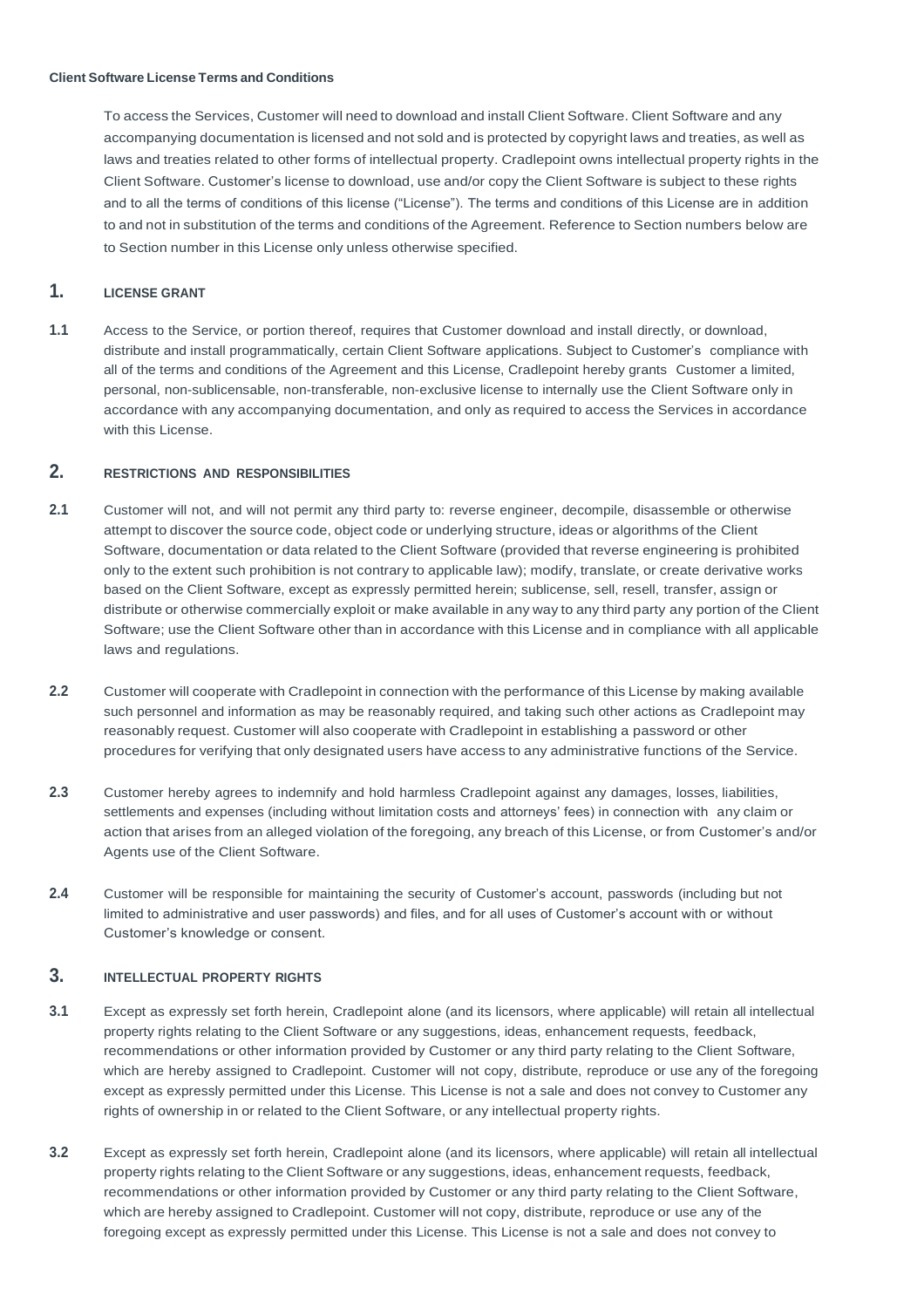Customer any rights of ownership in or related to the Client Software, or any intellectual property rights.

# **4. TERMINATION**

- **4.1** This License shall continue until terminated in accordance with this Section 4.
- **4.2** Customer may terminate this License at any time upon written notice to Cradlepoint as Customer's sole right and remedy with respect to any dispute with Cradlepoint under this License.
- **4.3** Customer may terminate this License at any time upon written notice to Cradlepoint as Customer's sole right and remedy with respect to any dispute with Cradlepoint under this License.
- **4.4** Customer's access to the Service, and any licenses granted hereunder, shall terminate upon any termination of this License. All sections of this License, which by their nature should survive termination, will survive termination, including, without limitation, restrictions, accrued rights to payment, confidentiality obligations, intellectual property rights, warranty disclaimers, and limitations of liability. In addition, the following Sections will survive any termination of this License: 2, 3, 4, and 6.

# **5. CLIENT SOFTWARE SECURITY**

**5.1** Cradlepoint represents and warrants that it will not knowingly include, in any Cradlepoint software released to the public and provided to Customer hereunder, any computer code or other computer instructions, devices or techniques, including without limitation those known as disabling devices, Trojans, or time bombs, that are intentionally designed to disrupt, disable, harm, infect, defraud, damage, or otherwise impede in any manner, the operation of a network, computer program or computer system or any component thereof, including its security or user data. If, at any time, Cradlepoint fails to comply with the warranty in this Section, Customer may promptly notify Cradlepoint in writing of any such non-compliance. Cradlepoint will, within thirty (30) days of receipt of such written notification, either correct the non-compliance or provide Customer with a plan for correcting the noncompliance. If the non-compliance is not corrected or if a reasonably acceptable plan for correcting them is not established during such period, Customer may terminate this License as Customer's sole and exclusive remedy for such non-compliance.

## **6. WARRANTY DISCLAIMER**

- **6.1** EXCEPT AS SET FORTH IN SECTION 5 ABOVE, THE SERVICE, CLIENT SOFTWARE AND CRADLEPOINT PROPRIETARY INFORMATION AND ANYTHING PROVIDED IN CONNECTION WITH THIS LICENSE ARE PROVIDED "AS-IS," WITHOUT ANY WARRANTIES OF ANY KIND. ANY USE OF THE SERVICE AND/OR CLIENT SOFTWARE IS DONE AT CUSTOMER'S SOLE RISK AND CUSTOMER WILL BE SOLELY RESPONSIBLE FOR ANY DAMAGE, LOSS OR EXPENSE INCURRED AS A RESULT OF OR ARISING OUT OF CUSTOMER'S USE OF THE SERVICE AND/OR CLIENT SOFTWARE. CRADLEPOINT AND ITS LICENSORS HEREBY DISCLAIM ALL WARRANTIES, EXPRESS OR IMPLIED, INCLUDING, WITHOUT LIMITATION, ALL IMPLIED WARRANTIES OF MERCHANTABILITY, FITNESS FOR A PARTICULAR PURPOSE, TITLE, AND NON-INFRINGEMENT.
- **6.2** IF THE CLIENT SOFTWARE OR SERVICE DOES NOT MEET CUSTOMER'S REQUIREMENTS OR PROVIDE FUNCTIONALITY AND PERFORMANCE TO CUSTOMER'S SATISFACTION, CUSTOMER AGREES THAT CUSTOMER'S SOLE AND EXCLUSIVE REMEDY SHALL BE TO CANCEL CUSTOMER'S SUBSCRIPTION TO THE SERVICE AND TERMINATE THIS LICENSE AS SET FORTH IN SECTION 4 OF THIS LICENSE. THE REMEDIES PROVIDED HEREIN ARE CUSTOMER'S SOLE AND EXCLUSIVE REMEDIES.

#### **DOCUMENT NO.:US.108116828.09, MAY 24, 2018**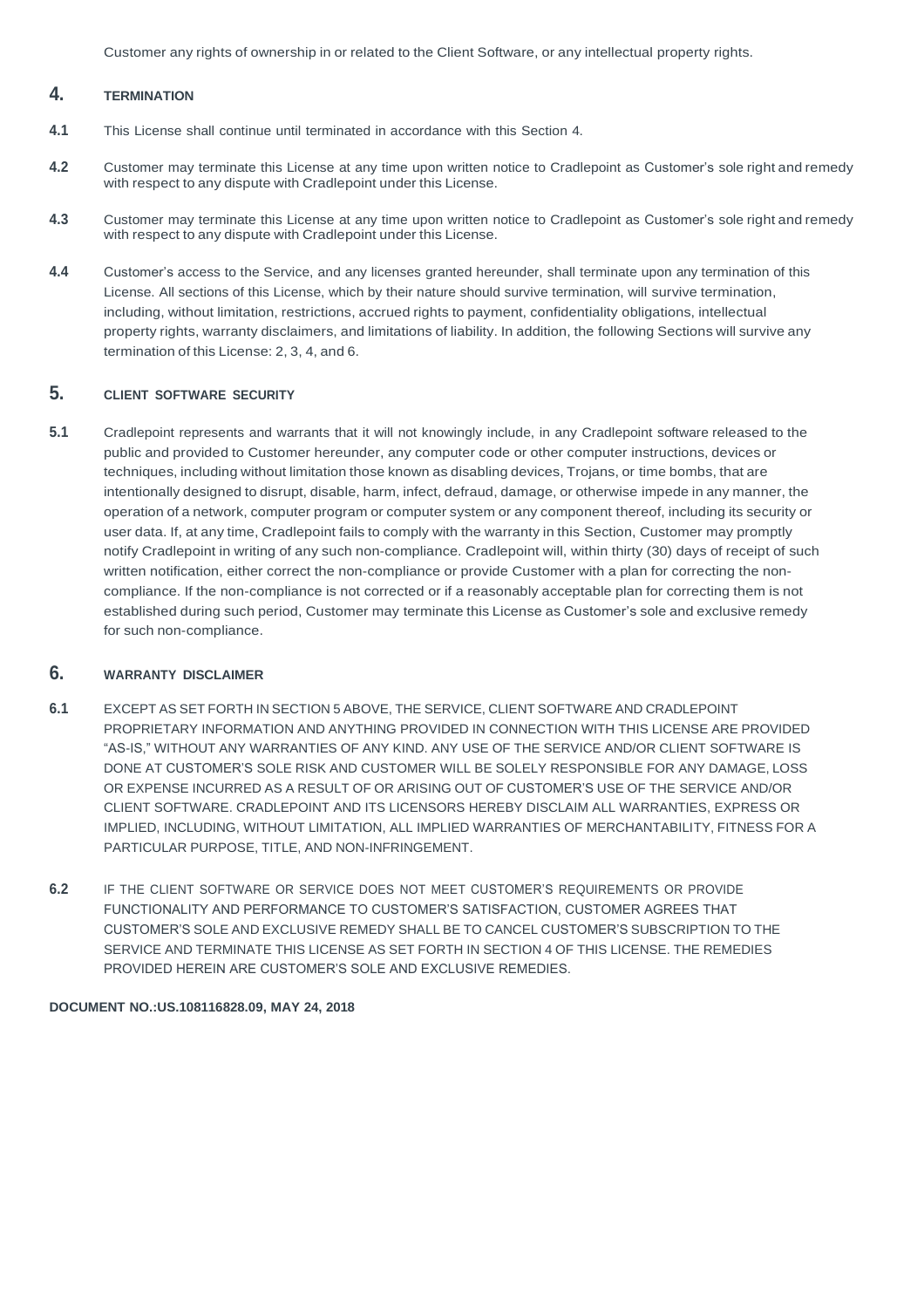### **Cradlepoint Privacy Policy**

Your privacy is important to Cradlepoint. We recognize and appreciate the responsible use of information collected on our websites and by our products and services. Cradlepoint is committed to protecting your data and takes all reasonable precautions to safeguard its confidentiality. This Privacy Policy describes the information we collect, how we use this information, with whom it is shared, and how it is stored when you visit Cradlepoint websites and use our products and services.

#### **The Information We Collect**

When you submit personal information to Cradlepoint, you understand and agree that this information may be transferred across national boundaries and may be stored and processed in any of the countries in which Cradlepoint and its affiliates and subsidiaries maintain offices including, without limitation, the United States. You also acknowledge that in certain countries or with respect to certain activities, the collection, transfer, storage, and processing of your information may be undertaken by trusted vendors of Cradlepoint. Such vendors are bound by contract not to use your personal information for their own purposes or provide it to any third parties.

#### **Websites, Marketing Emails, or Mobile Apps**

We automatically collect certain information when you use or access our websites to help us manage our relationship with you. The following personal information may be collected:

- Contact details, such as name, company title, mailing address, email address, and phone number
- Shipping and billing information, including payment information
- Your transaction history
- Your interaction with Cradlepoint web pages: documents downloaded, pages visited, webinar registration and attendance;
- Information provided to Cradlepoint to receive technical assistance or during customer service interactions;
- Information about your computer or device, including browser type and settings, version number, time zone setting. Also, visitors' IP address, device ID, operating system, browser type and version number, time zone setting

### **Products andServices**

Regarding your organization's deployment of Cradlepoint products and services, we may collect certain data relating to the performance and configuration of the Cradlepoint products and services, and our customers' and their endusers' consumption of and interaction and use of such products and services ("Usage Data"). Usage Data is generally technical information obtained from product software or systems hosting the services, devices accessing these products and services and/or log files generated during such use. Usage Data does not include any customer content (e.g. web traffic) transferred through Cradlepoint products or services. Some Cradlepoint products and services automatically collect and store certain Usage Data through cookies, pixel tags, and other similar tracking technologies that uniquely identify a browser or device. For additional information about our **[Use Of Cookies](https://cradlepoint.com/about-us/cookie-policy/)** and other similar tracking technologies, please refer to our Use Of Cookies section below.

Cradlepoint may monitor customers' use of subscription services and compile customer data with other data in an aggregate and anonymous manor to derive statistical and performance information relating to the provision and operation of the subscription services. Cradlepoint may make such information publicly available, provided such information does not include any data that would enable the identification of customer or customer data or the disclosure of customer confidential information. Cradlepoint retains all rights, title, and interest in and to such statistical and performance information.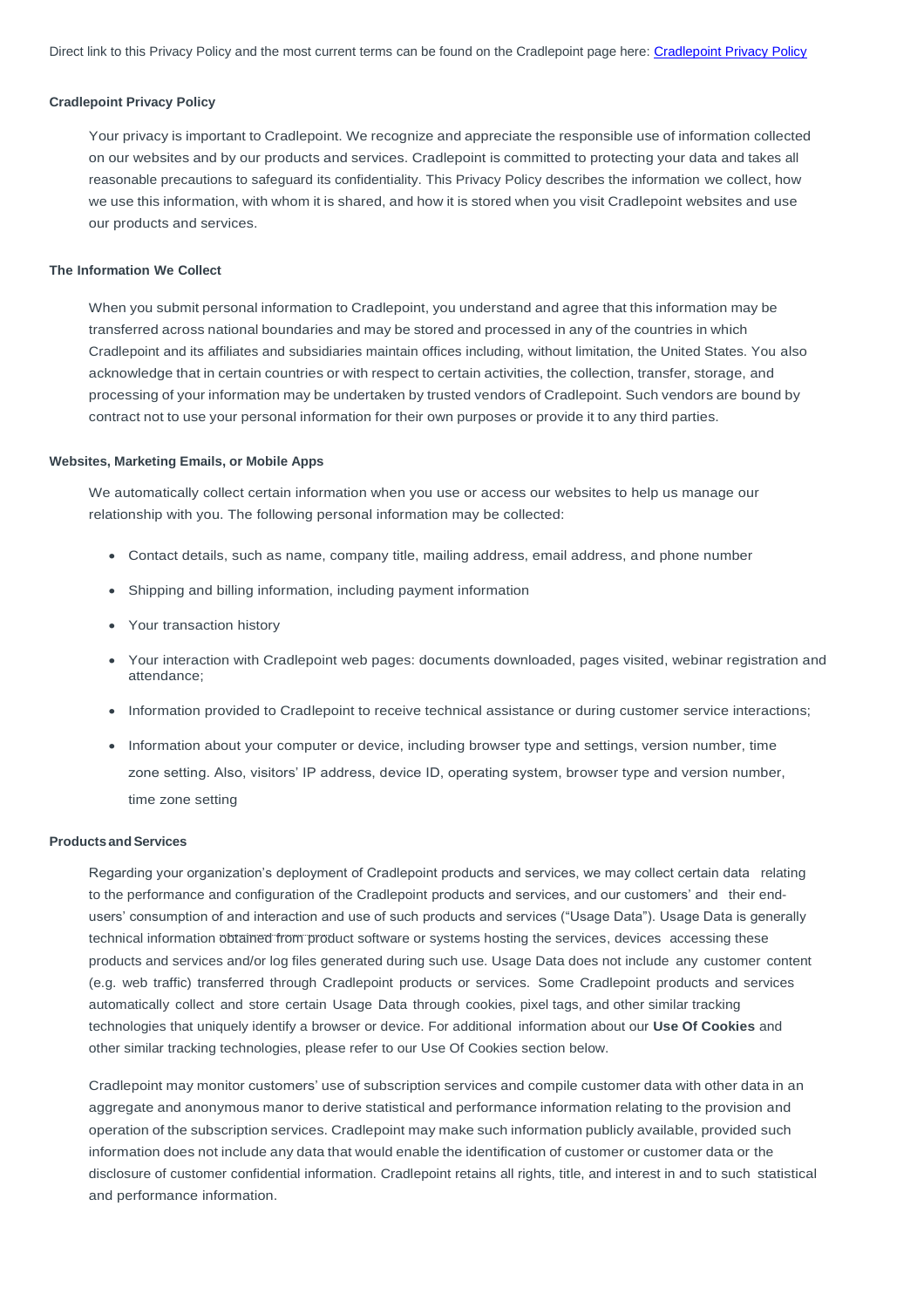### **How Your Data is Used**

- To provide you with the website page
- To respond to your requests or provide information requested by you
- To better understand our customers and end users and the way they use and interact with our website
- To provide a personalized experience and implement the preferences you request
- To provide you with marketing and promotional communications (where this is in accordance with the law)
- To determine the effectiveness of marketing and promotional campaigns
- To interact with you on third party social networks (subject to that network's terms of use)
- To communicate with you about our events or our partner events
- To carry out our obligations arising from any contracts entered between you and Cradlepoint
- To provide you with the information, products, and services that you request from Cradlepoint
- To provide you with additional information about other products and services Cradlepoint offers
- To notify you about changes to Cradlepoint's products and services
- To ensure that content from Cradlepoint websites is presented in the most effective manner; and to operate, support, and improve the products and services you have purchased or to which you have subscribed

### **Use of Cookies**

A cookie is a small piece of data (text file) that a website asks your browser to store on your device in order to remember information about you, such as your language preference or login information. Those cookies are set by Cradlepoint and called first party cookies.

Cradlepoint uses cookies to assist in navigation of our web sites and to enable use of our products and services. Cradlepoint also uses third party cookies for our advertising and marketing efforts.

### **Sharing Your Information**

Cradlepoint may share any information it collects with selected third parties including:

- Business partners, suppliers and sub-contractors required for the provision of the products and services;
- Channel partners to facilitate purchase or subscription of Cradlepoint products and services;
- Financial institutions for the purposes of credit assessment and scoring where this is a condition of entering into a contract with you; and
- Partners or sponsors of events when you opt-in to allow Cradlepoint to share and process your personal information with partners or sponsors.



Cradlepoint may also disclose your information:

• In response to court orders, subpoenas, governmental requests or other legal process or to enforce or apply our terms

of use or terms and conditions of supply and other agreements; or to protect the rights, property, or safety of

Cradlepoint, our customers, or others (and this includes exchanging information with other companies and

organizations for the purposes of fraud protection and credit risk reduction); and

• In the event of a merger, acquisition or sale of all or substantially all of Cradlepoint's assets to a third party, in which case personal data held by Cradlepoint about you will be transferred to such party.